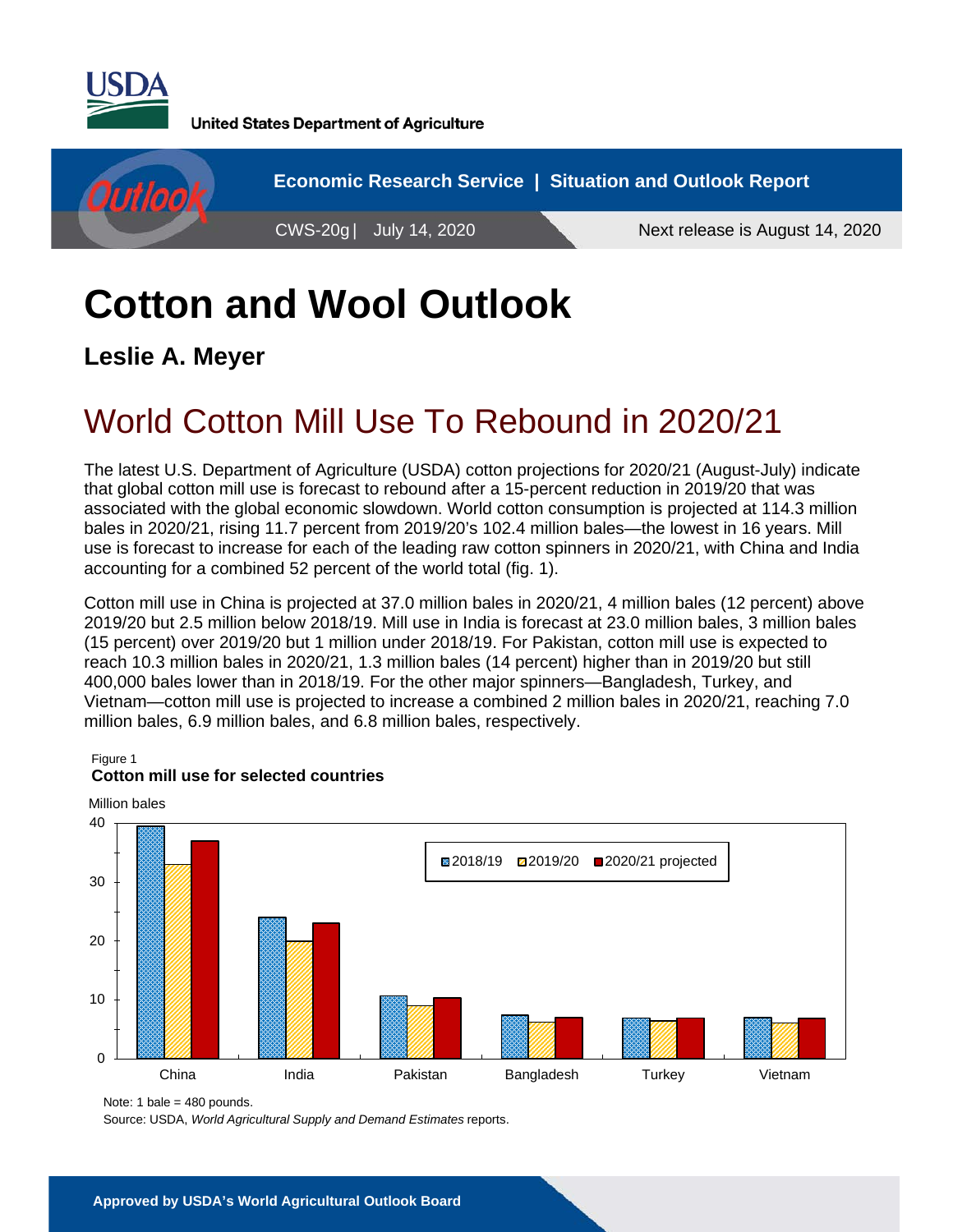## **Domestic Outlook**

### U.S. 2020 Cotton Crop Projection Reduced in July

U.S. cotton production in 2020 is projected at 17.5 million bales this month, 2 million bales lower than the June projection and 2.4 million (12 percent) below the 2019 crop. A lower cotton area and yield combined for this month's reduction. Based on USDA's *Acreage* report released June 30, U.S. producers had planted or intended to plant about 12.2 million acres to cotton in 2020, 11 percent (1.5 million acres) below both the March indications and the final 2019 plantings (see table 10 associated with this report).

The upland cotton area projection is lower for each region of the Cotton Belt in 2020 (fig. 2). Area in the Southwest is forecast at 7.4 million acres, 5 percent below 2019 and the lowest in 4 years. The Southwest is expected to account for 62 percent—the second highest on record—of the total U.S. upland area in 2020, indicating the region's importance to U.S. cotton production.

In the Southeast, 2020 cotton acreage is projected at 2.45 million acres, 515,000 acres (17 percent) less than 2019 but only 100,000 acres below the 5-year average. The Southeast is forecast to account for 20 percent of the U.S. area in 2020, slightly below the 5-year average. For the Delta, 2020 cotton area is estimated at approximately 1.9 million acres, nearly 22 percent below 2019 and the lowest since 2016. The region is expected to account for 16 percent of the U.S. upland area in 2020, slightly above the 5-year average.

Meanwhile, upland cotton plantings in the West are expected to decrease to 225,000 acres (2 percent of the total), 19 percent below 2019 and the lowest in 5 years. In addition, extra-long staple (ELS) cotton—mostly grown in the West—is forecast at 195,000 acres in 2020, 15 percent less than a year earlier and the lowest since a similar amount was planted in 2016.



#### Figure 2 **U.S. regional upland cotton planted area**

Note: 2020 based on *Acreage* report.

Source: USDA, National Agricultural Statistics Service, *Crop Production* reports.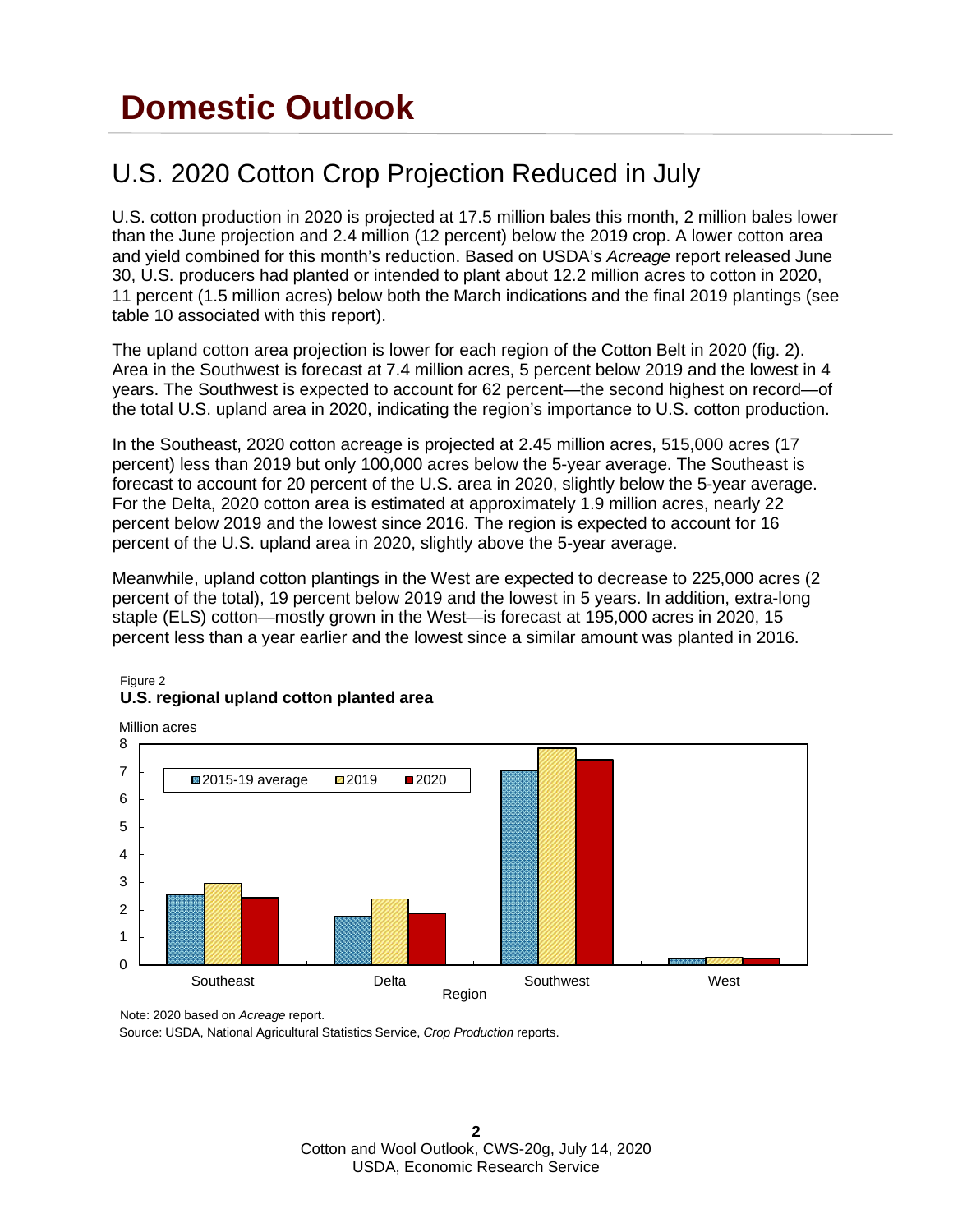Total cotton harvested area is projected in July at 10.25 million acres, 12 percent below 2019. U.S. abandonment in 2020 is forecast at 16 percent, slightly above the previous year. The abandonment projection is based on 10-year averages by region, with the Southwest adjusted to about 25 percent to reflect crop and moisture conditions to date. The U.S. cotton yield projected at 820 pounds per harvested acre—is based on 10-year average yields by region and would be the lowest in 5 years. The yield reached a record of 905 pounds per harvested acre in 2017, but has declined since then, totaling 823 pounds in 2019. In August, USDA's National Agricultural Statistics Service (NASS) will publish its first survey-based estimates for 2020.

U.S. cotton crop development as of July 12 indicated that 63 percent of the 2020 crop was squaring, compared with last season's 56 percent and the 2015-19 average of 62 percent. In addition, cotton area setting bolls had reached 18 percent, equal to a year ago but slightly below the 5-year average. Meanwhile, U.S. cotton crop conditions since early June have been below both 2019 and the 5-year average (fig. 3). As of July 12, 44 percent of the U.S. cotton area was rated "good" or "excellent," compared with 56 percent in 2019, while 26 percent was rated "poor" or "very poor," compared with 15 percent a year ago.

#### Figure 3 **U.S. cotton crop conditions**



### U.S. Cotton Export and Stock Estimates Revised

The U.S. cotton demand (mill use plus exports) projection for 2020/21 is reduced in July to 17.8 million bales—down 1 million bales from the June forecast—which is now similar to the previous 2 seasons' demand. For 2020/21, U.S. mill use is forecast at 2.8 million bales, a rebound from 2019/20's estimated 2.5 million bales. On the other hand, U.S. cotton exports are decreased to 15.0 million bales, reflecting this month's reduced 2020/21 foreign import demand expectations as well as a lower U.S. crop projection. The U.S. share of world trade is projected at 36 percent, down from 38 percent in 2019/20, as competition with other exporters increases.

Meanwhile, U.S. cotton exports for 2019/20 are increased 200,000 bales this month to 15.2 million bales based on the latest cotton shipments reported in USDA's *Export Sales* reports and export data released by the U.S. Census Bureau. In addition, U.S. cotton exports are adjusted slightly higher for 2017/18 (+2,000 bales) and 2018/19 (+74,000 bales) based on revisions to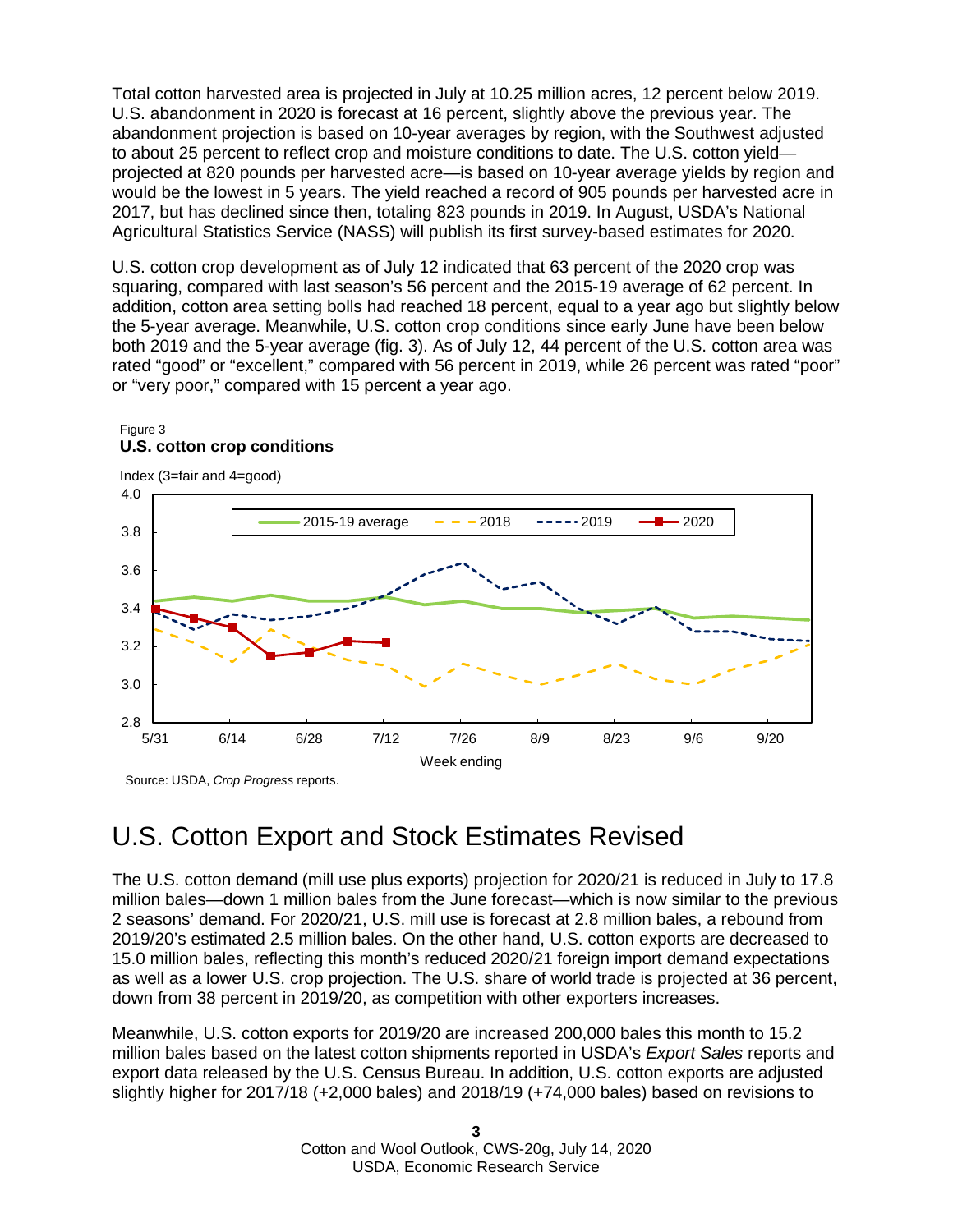the U.S. Census Bureau data, which are used in conjunction with *Export Sales* data to determine the USDA export estimate.

Based on USDA's July supply and demand estimates, 2020/21 U.S. cotton ending stocks are projected at 6.8 million bales, 300,000 bales below the year before but the second highest since 2007/08 when stocks were nearly 10.1 million bales. In addition, the 2020/21 stocks-to-use ratio (38 percent) is forecast slightly below 2019/20 and would equal the second highest since a similar ratio was reported in 2008/09. As a result, slightly smaller stocks and a lower stocks-touse ratio is expected to keep prices near those of 2019/20. The 2020/21 U.S. upland farm price is forecast at 59 cents per pound, the same as for 2019/20 but below 2018/19's 70.3 cents per pound.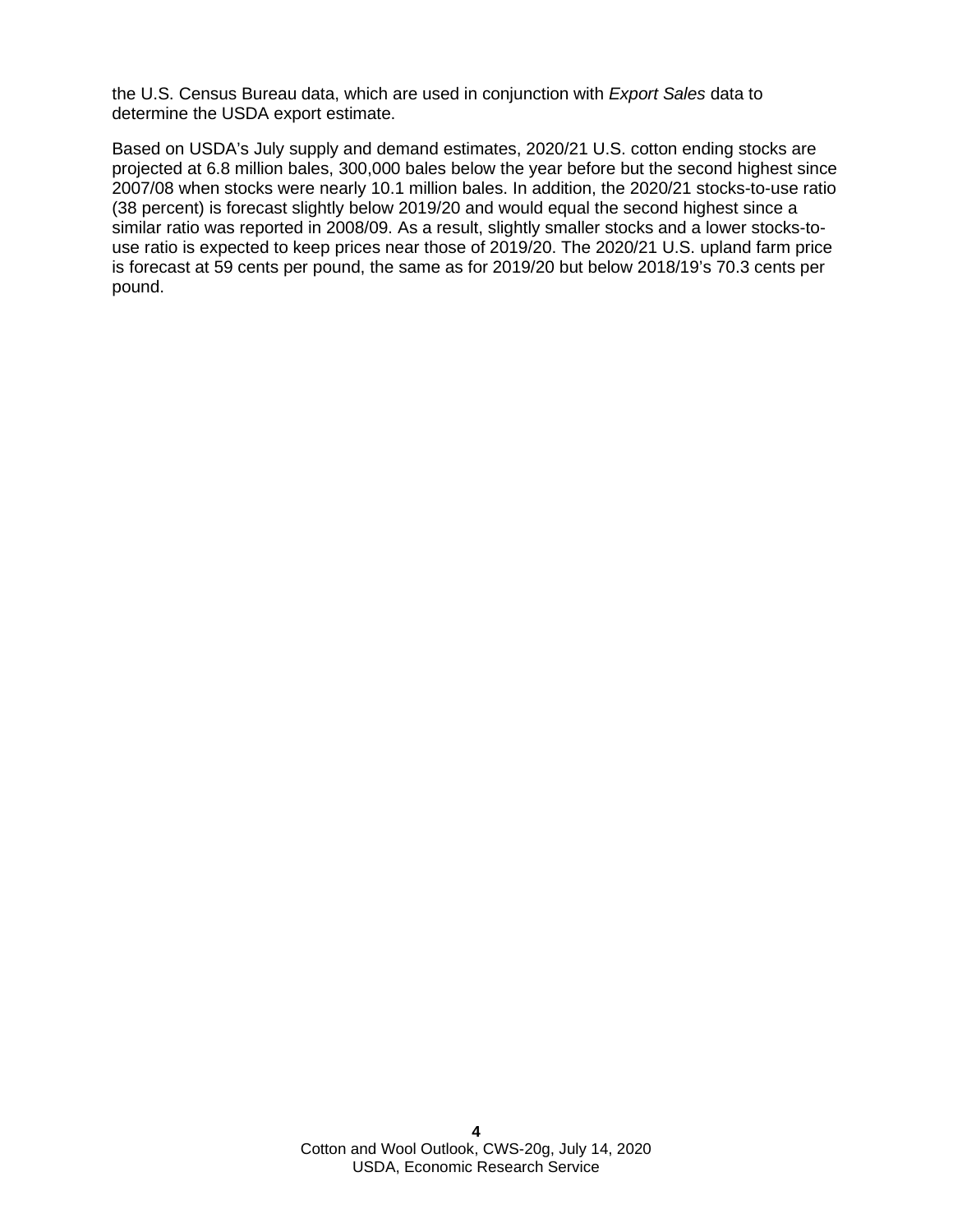### World Cotton Production To Decrease in 2020/21

Global cotton production in 2020/21 is projected at 116.2 million bales, 5.5 percent (6.7 million bales) below the previous year and the smallest crop in 4 years. In 2020/21, cotton production expectations for most major-producing countries are for smaller crops, with Pakistan and Australia notable exceptions. Global cotton harvested area is forecast at 33.0 million hectares (81.5 million acres), nearly 6 percent below 2019/20's 35.0 million hectares (86.5 million acres), which was the highest since 2011/12. Area declines are generally attributable to lower cotton prices, which resulted from stock levels rising significantly in 2019/20. The 2020/21 global cotton yield is forecast at 768 kilograms (kg) per hectare (685 pounds per acre), marginally above the 2019/20 yield.

World cotton production remains concentrated among a few countries (fig. 4). In 2020/21, the top 4 cotton-producing countries are forecast to account for 73 percent of total production, slightly below 2019/20 but similar to the 2018/19-2019/20 average. India is forecast to remain the leading producer in 2020/21, accounting for 24.5 percent of the global crop projection. China is expected to contribute 23 percent of the total, while the United States and Brazil are projected to account for 15 percent and 10 percent, respectively, of the world cotton crop in 2020/21.

India is projected to produce 28.5 million bales of cotton in 2020/21, 2 million bales below the previous year, as a 6-percent reduction in area to 12.5 million hectares combined with a slightly lower yield expectation of 496 kg per hectare. For China, 2020/21 cotton production is forecast at 26.5 million bales, nearly 3 percent (750,000 bales) below 2019/20. Cotton production is concentrated in the high-yielding Xinjiang region, contributing heavily to the 2020/21 national yield projected at 1,748 kg per hectare; however, the second highest yield on record is more than offset by lower area—forecast at 3.3 million hectares—leading to the crop decline.



#### Figure 4 **Share of total cotton production by major producer**

Source: USDA, *World Agricultural Supply and Demand Estimates* reports.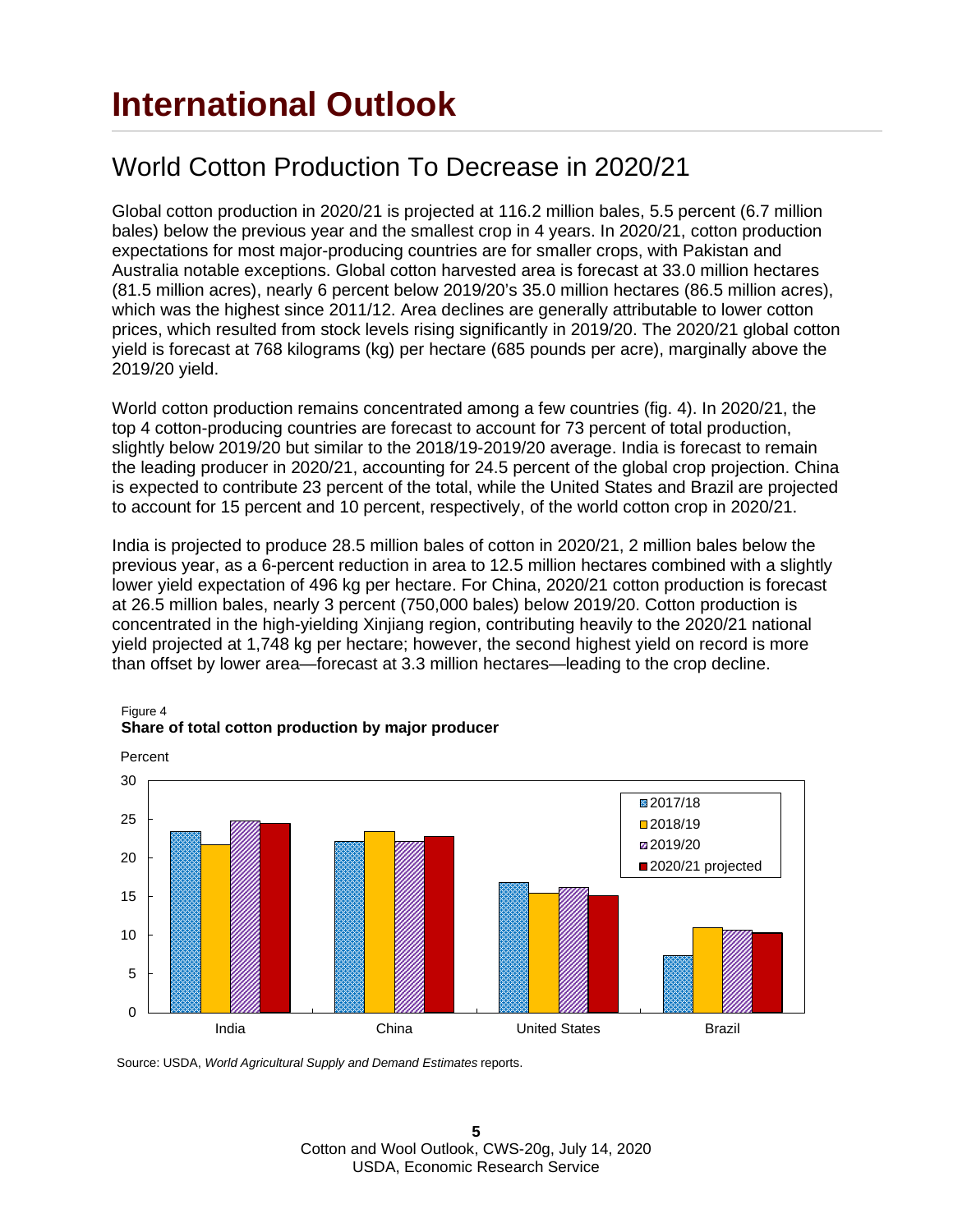Cotton production in Brazil is forecast at 12.0 million bales in 2020/21, 1.2 million bales (9 percent) lower than the 2019/20 record crop. Rising stocks are expected to reduce Brazil's upcoming cotton area for 2020/21, where planting will largely occur in January. Brazil's yield is currently forecast at 1,686 kg per hectare, 2 percent below 2019/20. In contrast, cotton production in Pakistan and Australia are projected to increase in 2020/21. For Pakistan, the crop is forecast at 6.5 million bales (+300,000 bales), as a rebound in yield to 590 kg per hectare offsets a slightly lower area in 2020/21. For Australia, both area and production are forecast to rebound dramatically from the drought-reduced crop of 2019/20. Area is forecast at 180,000 hectares, while production is forecast at 1.7 million bales—nearly 1.1 million bales higher.

### Global Cotton Mill Use, Trade, and Stocks Higher in 2020/21

Estimates for world cotton mill use are lowered in July for both 2020/21 and 2019/20 as the global economic slowdown related to the COVID-19 pandemic continues to weigh on consumer demand for apparel items, including cotton products. Despite the reductions, global cotton consumption for 2020/21 is forecast at 114.3 million bales or about 12 percent above the revised 2019/20 estimate of 102.4 million bales, which is 15 percent below 2018/19.

For 2020/21, mill use for all major countries is forecast to experience a rebound as each country's cotton spinning industry adapts to the anticipated recovery of the global economy. Adequate and relatively inexpensive cotton supplies will help the resurgence, which is expected to be led by China and India. China is forecast to account for 32 percent (37 million bales) of global cotton mill use in 2020/21, while India contributes an additional 20 percent (23 million bales). In addition, Pakistan is expected to account for 9 percent (10.3 million bales), while Bangladesh, Turkey, and Vietnam each contribute 6 percent.

Global cotton trade in 2020/21 is forecast at 41.8 million bales, about 4.5 percent above 2019/20. With total trade up 1.8 million bales, exports from several countries are expected to rise in 2020/21. Shipments from Brazil and India are likely to increase as supplies there have grown considerably in recent years. Brazil's cotton exports for 2020/21 are forecast at 9.0 million bales, 3 percent above the year before. For India, exports are projected to reach 4.5 million bales, an increase of 1.5 million bales. Meanwhile, exports from the United States and Australia are forecast slightly lower in 2020/21.

Higher cotton import projections are forecast for most of the leading importing countries for 2020/21. China—the leading importer—is expected to import 9.0 million bales of raw cotton, 24 percent above 2019/20; China imported 9.6 million bales in 2018/19. For Bangladesh and Vietnam, 2020/21 imports are projected at 7.1 million bales (+6 percent) and 7.0 million bales (+8 percent), respectively. Pakistan's cotton imports are also forecast higher at 3.9 million bales.

World cotton ending stocks are forecast at 102.8 million bales in 2020/21, nearly 1.9 million bales above 2019/20, as global production is projected to exceed mill use for the second consecutive year (fig. 5). Despite stocks reaching the highest level in 6 years, the 2020/21 stocks-to-use ratio is forecast to decrease from 2019/20's 99 percent to 90 percent. However, world cotton stocks outside of China are expected to be higher in 2020/21, pressuring prices. Consequently, the average world cotton price (A Index) in 2020/21 is expected to decline slightly from the 2019/20 estimate of 71.5 cents per pound.